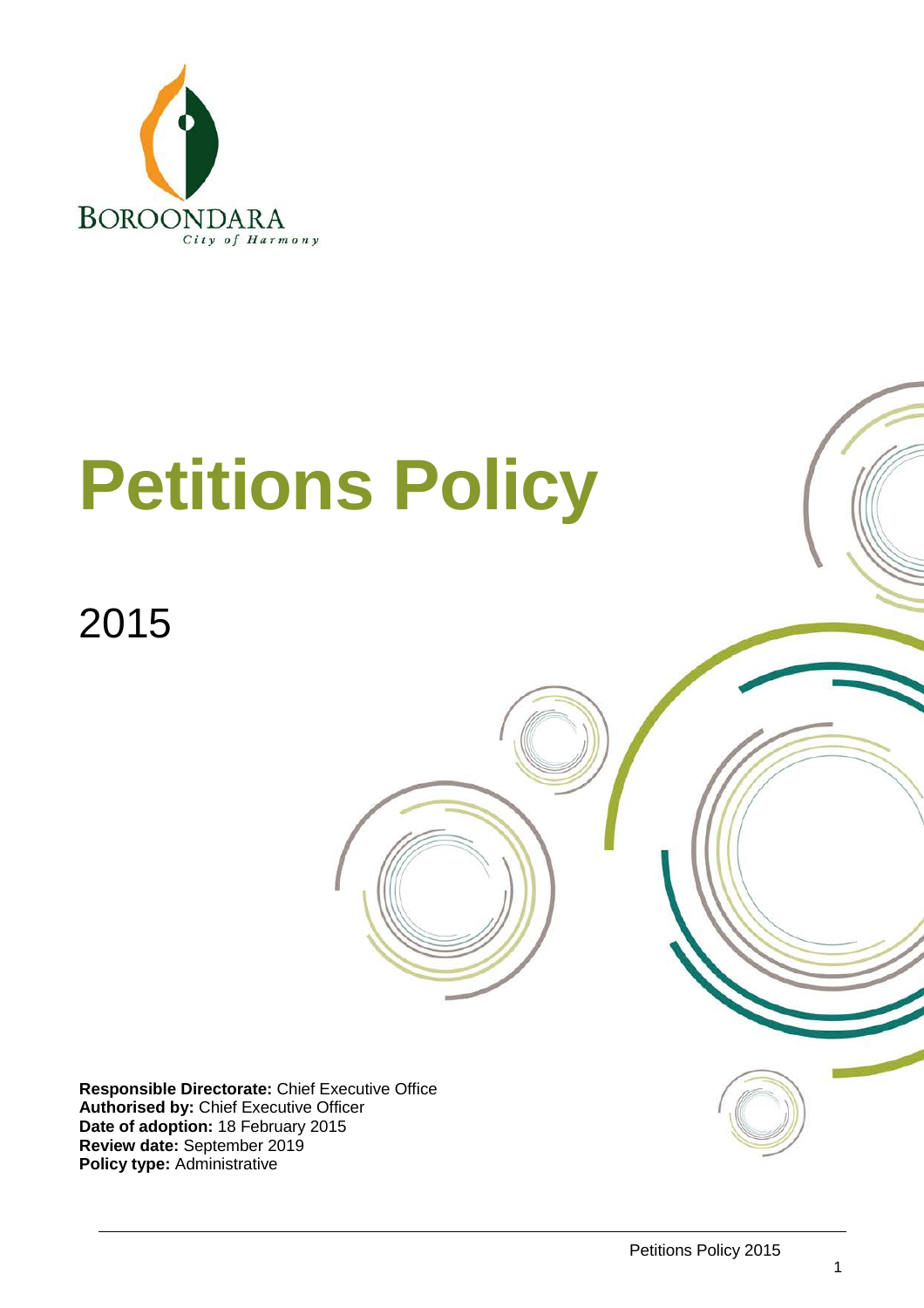# Table of contents

|    | 1.1. Purpose<br>1.2. Scope                                                                                                                                                         | $\frac{3}{3}$                                   |
|----|------------------------------------------------------------------------------------------------------------------------------------------------------------------------------------|-------------------------------------------------|
| 2. |                                                                                                                                                                                    |                                                 |
| 3. |                                                                                                                                                                                    | 3                                               |
| 4. |                                                                                                                                                                                    |                                                 |
|    | 4.1. What is a petition?<br>4.2. How do I write a petition?<br>4.3. How does a petition get considered at a Council meeting?<br>4.4. Petitions objecting to a planning application | $\begin{array}{c} 3 \\ 3 \\ 4 \end{array}$<br>5 |
|    | 5. Display of Petitions in Council Facilities5                                                                                                                                     |                                                 |
| 6. | Implementation and monitoring6                                                                                                                                                     |                                                 |

6.1. Accountabilities 6

**7. Relevant Legislation........................................6**

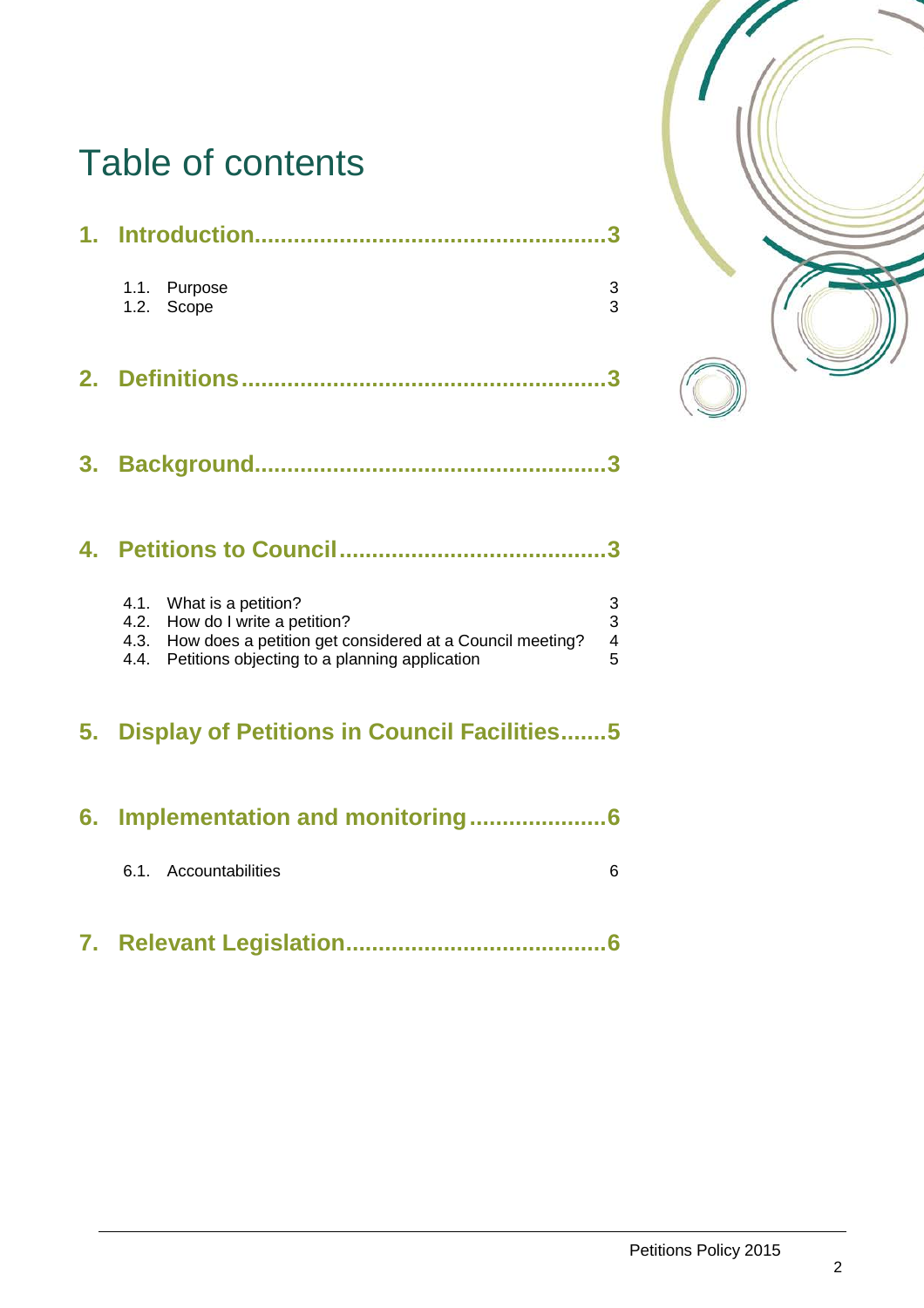# **1. Introduction**

#### **1.1. Purpose**

The purpose of this policy is to state Council's position in regard to the submission of petitions to Council and the display of petitions in Council facilities by private individuals or groups. This policy will assist to ensure that petitions are managed in a fair and consistent manner.

#### **1.2. Scope**

This policy applies to all petitions submitted to Council, to all persons submitting petitions and to all councillors and Council staff who deal with petitions.

## **2. Definitions**

**CEO** - refers to the Chief Executive Officer (including their delegate) of the Boroondara City Council or an Acting Chief Executive Officer of the Boroondara City Council (including their delegate).

**Contact Person** - the person submitting a petition or a person nominated as the contact person in relation to a petition. In the absence of these persons, the contact person is the person whose name is first listed on the petition.

### **3. Background**

Petitions to Council are not specifically covered by legislation, however they have a long and valued connection with government at all levels.

Council wishes to ensure that the views of the community are communicated to councillors and staff and considered by them in the process of making decisions. This is a core aspect of accountable and transparent local government. One of the ways councillors and staff receive these views is by considering issues raised in petitions lodged by members of the community.

# **4. Petitions to Council**

#### **4.1. What is a petition?**

A petition is a formal written request to Council for something desired that has been signed by more than one person. Where a petition has been signed by less than 20 people it is forwarded directly to the appropriate council officer for action.

If a petition contains 20 or more signatures it is presented to Council and then forwarded to the appropriate director for action. All petitions presented to Council are then subject to a Quarterly Report updating councillors on the status of action taken by the council officers as a result of receiving the petition.

In accordance with Council's commitment to privacy, when petitions are presented to Council, only the issues raised in the petition, along with the number of signatories, will be presented to Council.

#### **4.2. How do I write a petition?**

Petitions do not need to be in any prescribed form. To assist a person in constructing a petition there is a template attached to this policy.

As a guide to best practice, Council may only accept petitions that meet the following criteria:

• Petitions should be typed or in writing (other than pencil) in a legible form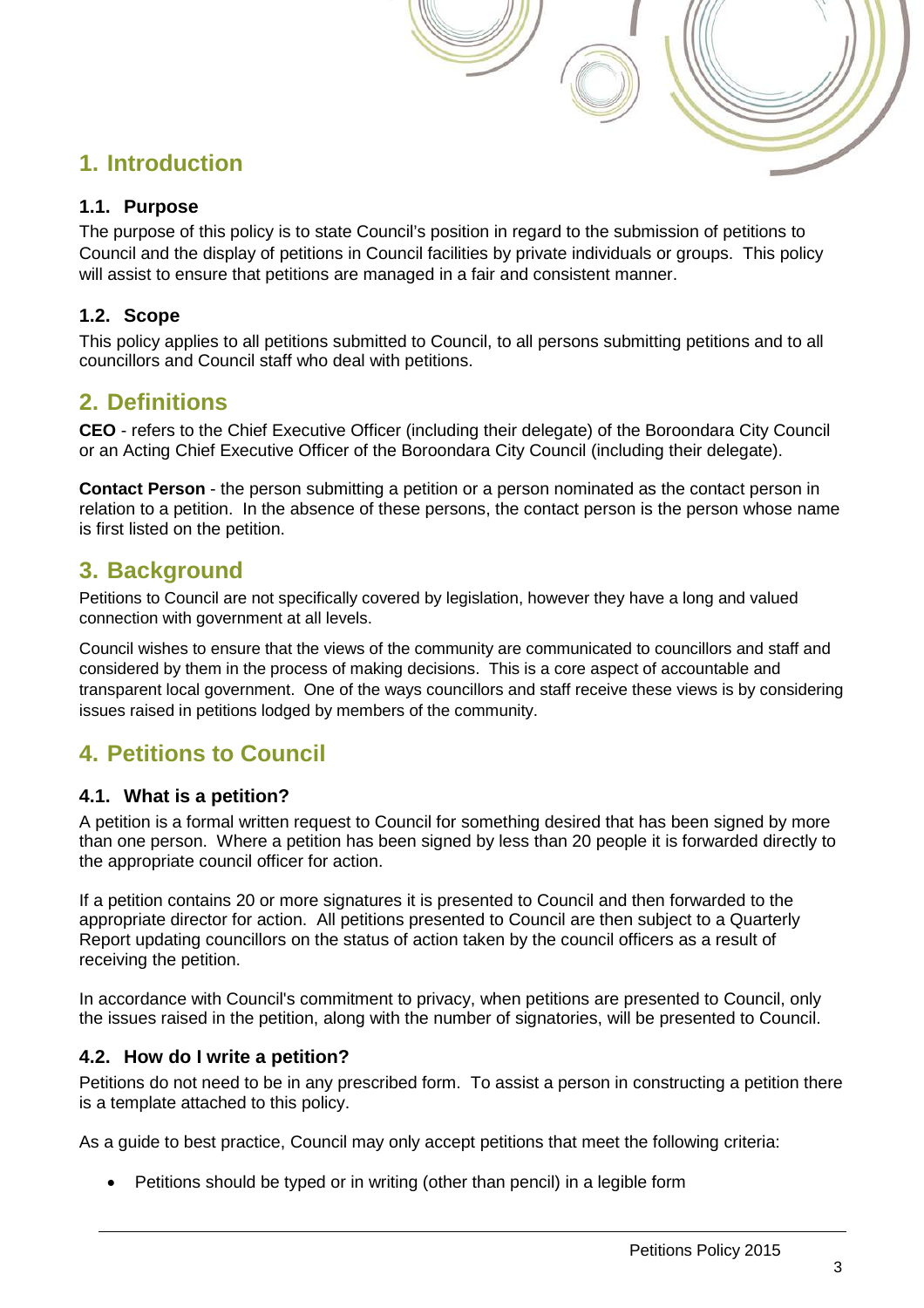- Petitions should be in relation to a matter that Council has control over or is in a position to advocate to other levels of government
- Each petition should clearly include the name, address and signature of all persons signing the petition
- Telephone numbers are not necessary on petitions and it is suggested that they not be included for privacy reasons
- Petition statement (the expected action to be taken by Council e.g. we would like Council to construct a footpath) must be clearly shown at the top of every page to ensure that each signatory is fully aware of what the petition is outlining.

Petitions containing inappropriate material will not be accepted and in this event the Contact Person will be provided with an explanation of why this has occurred. A petition will be considered inappropriate if it:

- Contains abusive language
- Contains remarks that could be considered defamatory, indecent, abusive, or offensive towards a person or entity
- Is not clear with its intent
- Is not legible
- Is aimed at embarrassing a councillor or a member of Council staff
- Seeks to encourage an unlawful activity

#### **4.3. How does a petition get considered at a Council meeting?**

Council will manage petitions in accordance with the following:

- All petitions, containing 20 or more signatures, received by Council either by mail, email, fax, or by personal delivery to Customer Service are forwarded to the Governance department. Where a petition has been signed by less than 20 people it is forwarded directly to the appropriate council officer for action.
- The Governance department will send a letter to the Contact Person advising of the date that the petition will be presented to Council, and providing further contact details. Council will not respond to all petitioners as this is considered to be the responsibility of the Contact Person.
- The Governance department will ensure that petitions containing 20 or more signatures are presented to the next Council meeting.
- In accordance with Council's commitment to privacy, only the issues raised in the petition along with the number of signatories will be presented to Council.
- Following the Council meeting, the petition will be forwarded to the appropriate directorate for further action.
- The responsible director will assign the responsibility for dealing with the petition to the relevant council officer.
- The Mayor and/or the responsible director can sign correspondence to the Contact Person informing them of the Council's action.
- The council officer may liaise with the Contact Person to address the issues raised in the petition.
- The council officer closes the issue with a letter to the Contact Person.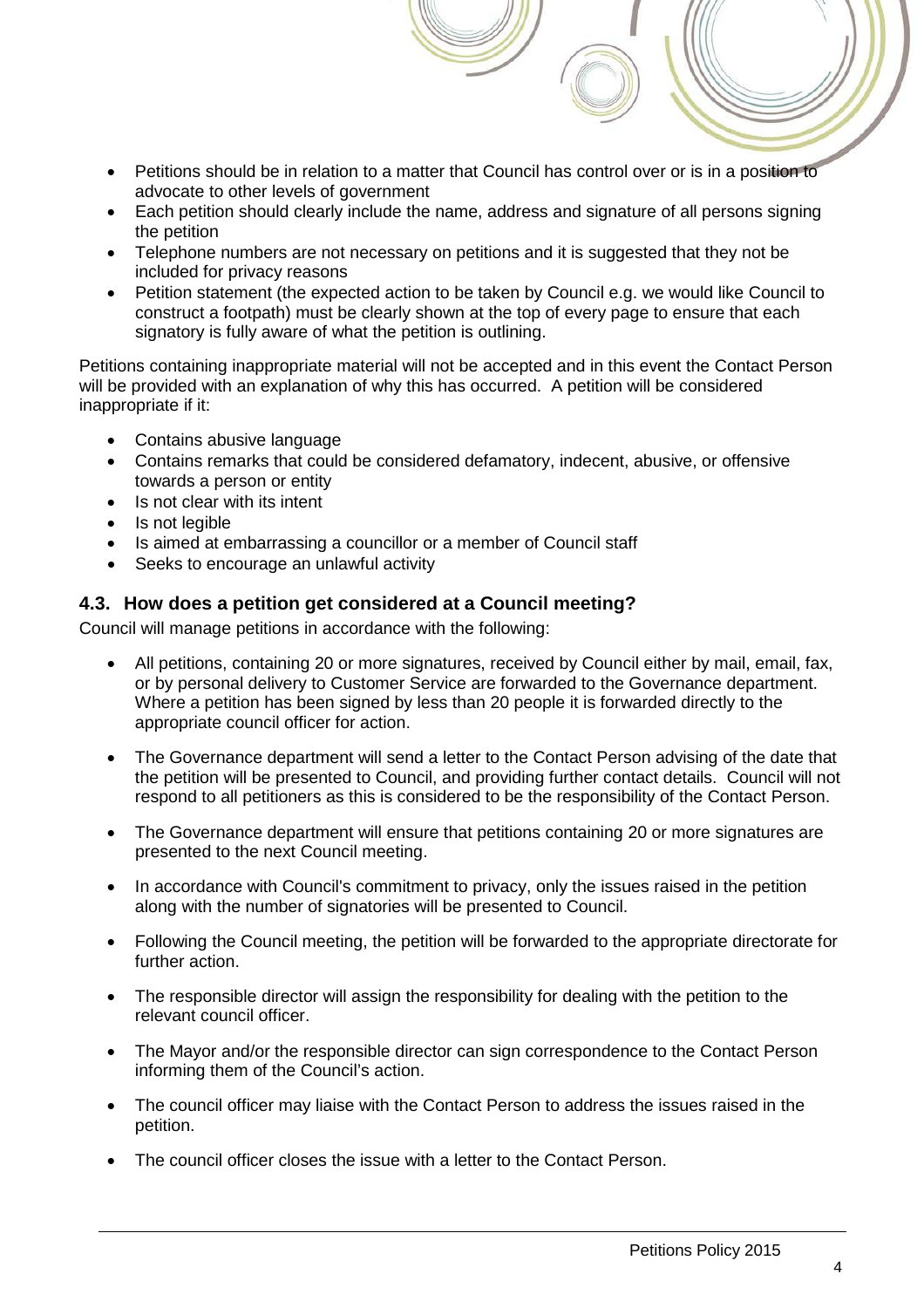#### **4.4. Petitions objecting to a planning application**

If a petition objects to a planning application, once it has been presented to Council in the manner described above it is forwarded to the Director City Planning. The Contact Person is registered as an objector to the specific application. The petition is dealt with through the planning application process.

Where a petition has been signed by less than 20 people it is forwarded directly to the appropriate council planning officer for action. The Contact Person is registered as an objector to the specific application. The petition is dealt with through the planning application process.

For more information on this process, please contact the Statutory Planning department on 9278 4444.

# **5. Display of Petitions in Council Facilities**

The display of petitions in facilities operated by Council is inappropriate. For example Council offices, libraries and maternal and child health centres. Council facilities that are subject to a seasonal tenancy and other leases of duration shorter than twelve months are considered to be facilities operated by Council.

Requests for displaying petitions in Council facilities which have been leased for a period longer than twelve months must be approved by the CEO. As a general principle, such requests will be supported provided the petition:

- Does not contain abusive language
- Does not contain remarks that could be considered defamatory, indecent or offensive towards a person or entity
- Has a clear intent
- Is legible
- Does not seek to encourage any unlawful activity
- Includes a petition statement at the top of every page to ensure that each signatory is fully aware of what the petition is outlining
- Relates to subject matter for which Council has specific responsibility

Where the petition relates to a Council policy, service, function or activity, the CEO may refer the Contact Person to the relevant manager to determine if the matter can be resolved without needing to progress the petition further.

The applicant will be advised on the decision in relation to the display of the petition, and in the instance that the request is refused the Contact Person will be provided with an explanation for the refusal. Councillors will also be advised of any petition that has been refused to be displayed in Council facilities.

Any petition that has been approved for display in a Council facility must state a reasonable close-off date and the Contact Person is to remove the petition at this time. Petitions that have not been removed within seven days of the close-off date will be disposed of by the relevant Council officer.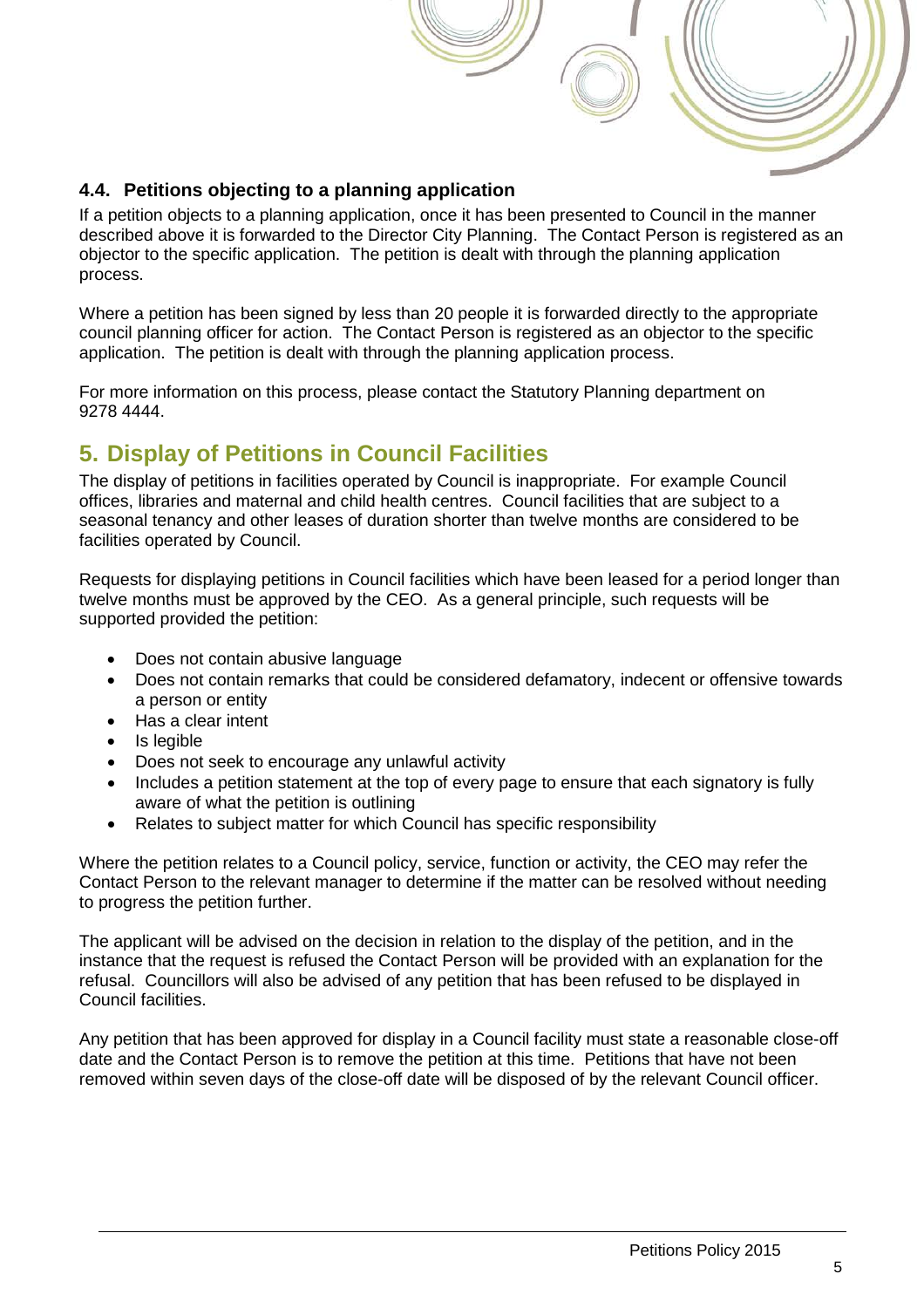# **6. Implementation and monitoring**

#### **6.1. Accountabilities**

For all queries regarding this policy, please contact the Manager Governance via email at [boroondara@boroondara.vic.gov.au](mailto:boroondara@boroondara.vic.gov.au) or on telephone 9278 4470.

The Manager Governance will review and make any necessary amendments to the policy in consultation with the CEO or otherwise in accordance with any changes in legislation.

## **7. Relevant Legislation**

*Privacy and Data Protection Act 2014* (Vic) *Freedom of Information Act 1982* (Vic) *Victorian Charter of Human Rights and Responsibilities Act 2006* (Vic) *Local Government Act 1989* (Vic) Boroondara Council Meeting Procedure Local Law

Version History:

*How Do I Lodge a Petition Policy Adopted by CEO on 5 April 2005*